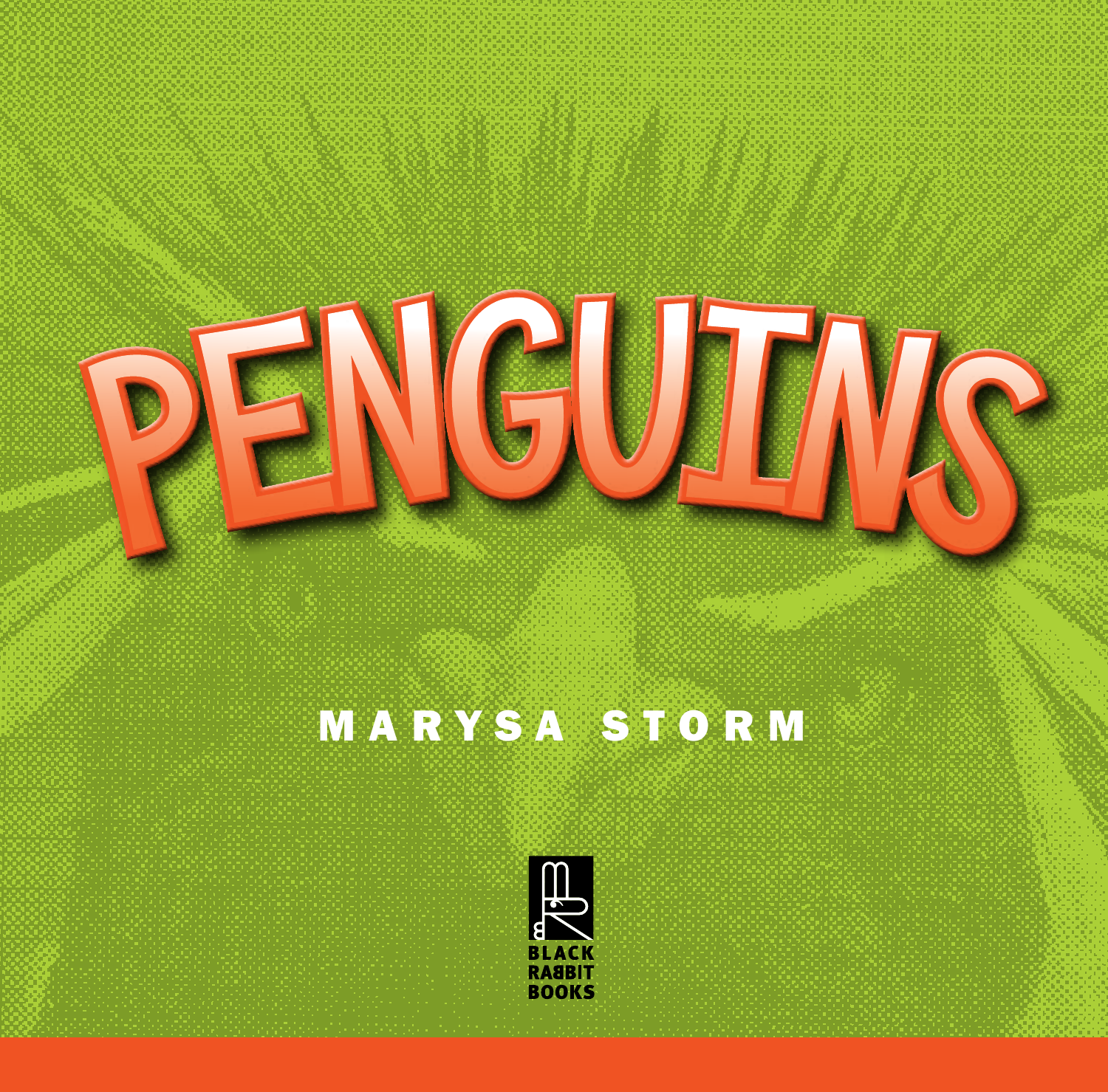- A Day in the Life . . . . . . . . . . 4 Food and Homes ...... 10
- Family Life . . . . . . . . . . . . 16
- **More Information ......... 22**

Chapter 1 Chapter 2 Chapter 3

# All rights reserved. No part of this book may be<br>reproduced in any form without written permission<br>from the publisher.<br>Title: Penguins / by Marysa, author.<br>Description: Marysa, author.



Bolt Jr. is published by Black Rabbit Books P.O. Box 3263, Mankato, Minnesota, 56002. www.blackrabbitbooks.com Copyright © 2020 Black Rabbit Books

Catherine Cates, designer; Omay Ayres, photo researcher

All rights reserved. No part of this book may be reproduced in any form without written permission from the publisher.

Names: Storm, Marysa, author. Title: Penguins / by Marysa Storm. Description: Mankato, Minnesota : Black Rabbit Books, [2020] | Series: Bolt Jr. Awesome animal lives | Audience: Age 6-8. | Audience: K to Grade 3. | Includes bibliographical references and index. Identifiers: LCCN 2018053322 (print) | LCCN 2018055074 (ebook) | ISBN 9781623101596 (e-book) | ISBN 9781623101534 (library binding) | ISBN 9781644661031 (paperback) Subjects: LCSH: Penguins–Juvenile literature. Classification: LCC QL696.S473 (ebook) | LCC QL696.S473 S768 2020 (print) | DDC 598.47–dc23 LC record available at https://lccn.loc.gov/2018053322

Printed in the United States. 5/19

#### Image Credits

Alamy: Arco Images GmbH, 5; blickwinkel, Cover; Shutterstock: Alexey Seafarer, 8–9; Christian Musat, 10–11; Christian Rordam, 1; COULANGES, 13; HTN, 22–23; John Yunker, 12–13; Katiekk, 18 (egg, rock); kavram, Cover (bkgd); Kotomiti Okuma, 7; Malykalexa, 6–7 (bkgd); Mikadun, 4; MZPHOTO.CZ, 16–17; Octostockus, 3, 24; Oleh Markov, 14; Robert CHG, 10; Sierra M Clark, 6–7 (penguin); Volodymyr Goinyk, 18; Superstock: Tui De Roy / Minden Pictures, 20–21



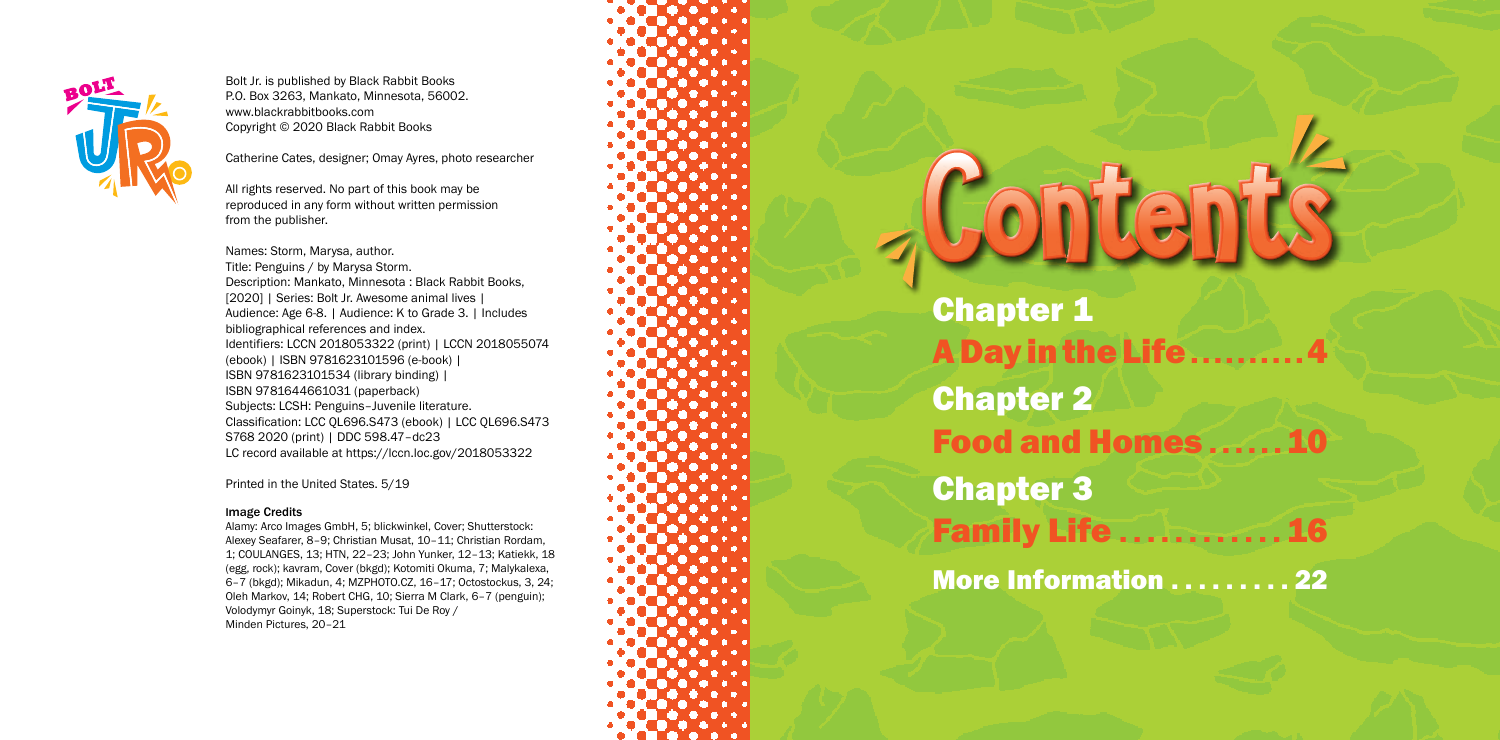glide: to move smoothly

Penguins leap from the ice. They splash into the sea. Nearby, fish swim.

The penguins **glide** toward them.

They gobble up the fish. Yum!



#### CHAPTER 1